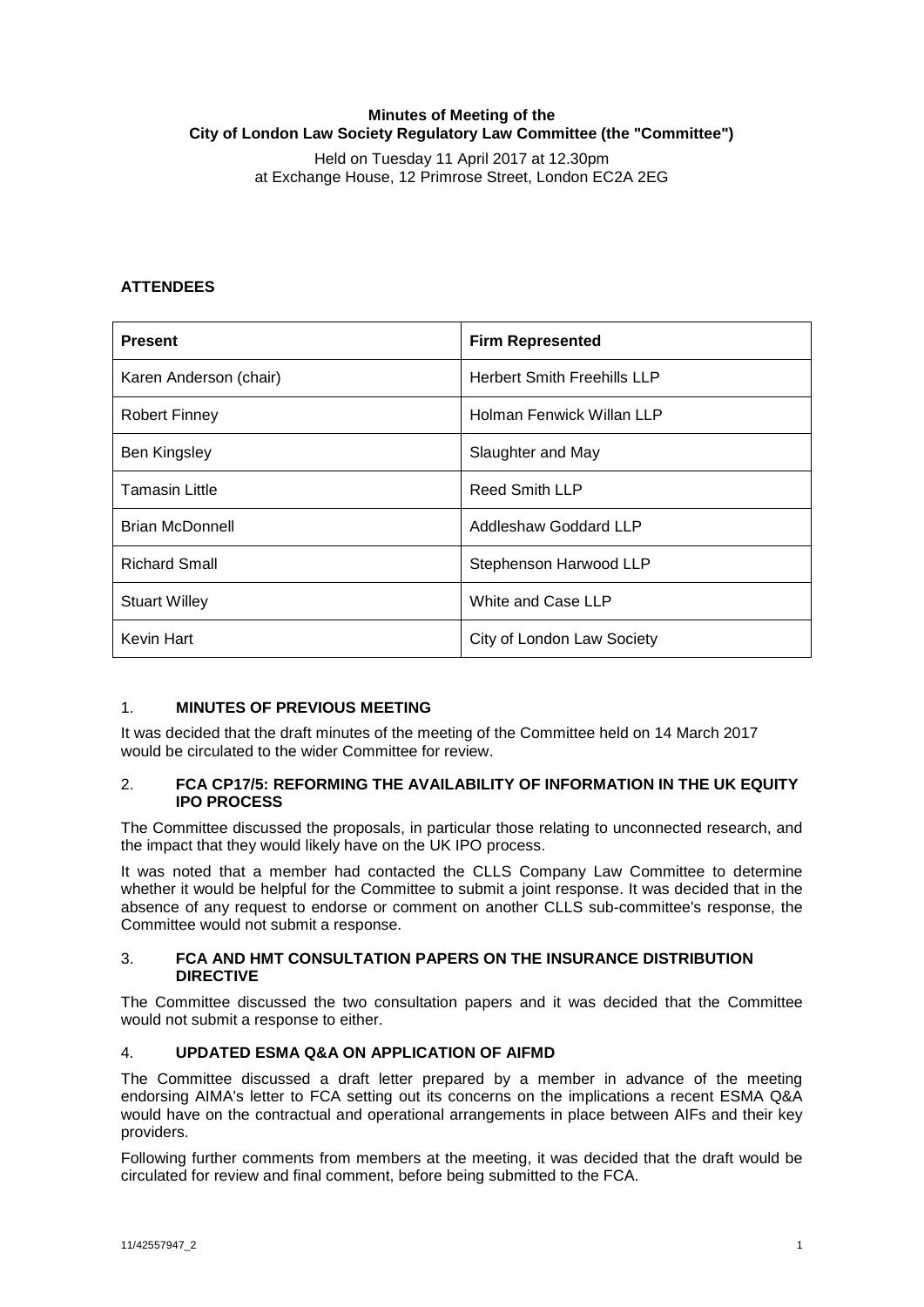## 5. **FCA QUARTERLY CONSULTATION NO. 16**

The Committee discussed the various proposals in the consultation paper.

The Committee discussed the proposals relating to changes to the FCA Handbook further to the Bank Recovery and Resolution Order 2016. It was noted that there was currently little detail in the proposals, and the Committee accordingly decided that a response would not be submitted.

The Committee discussed the proposed amendments to the FCA Handbook relating to the use of liquidity incentive schemes by trading venues. The Committee noted that there had been longstanding regulatory concern surrounding the use of these schemes, and that this was an area where greater transparency through FCA guidance would be helpful.

It was decided that a member would consider whether the Committee should draft a response addressing the broader point of the status of historic guidance publications (for example, those published by SIB) as sources of current guidance.

The Committee also discussed the proposals relating to Smarter Communications. It was decided that a member would consider whether the Committee should submit a response.

It was decided the Committee would not submit a response in respect of the other chapters in the consultation paper.

#### 6. **EIOPA CONSULTATION PAPER ON GUIDELINES UNDER THE INSURANCE DISTRIBUTION DIRECTIVE ON COMPLEX INSURANCE-BASED INVESTMENT PRODUCTS**

The Committee briefly discussed the consultation paper in the wider context of product governance requirements. It was decided that the Committee would not submit a response.

## 7. **MIFID II PRODUCT GOVERNANCE RULES IMPACT ON CAPITAL MARKETS**

The Committee was noted that members who had been proposed to lead the discussion were unable to be present at this meeting.

The Committee briefly discussed the various concerns in relation to the new product governance rules, in particular the potential consequences of designating sponsors, advisors and underwriters as manufacturers of financial instruments in the capital markets context.

It was decided that members of the Committee would report back on the views of various trade associations of which they were also members. It was also decided that a member would draft a response summarising the Committee's key concerns for review.

### 8. **FCA CP17/8: MARKETS IN FINANCIAL INSTRUMENTS DIRECTIVE II IMPLEMENTATION – CONSULTATION PAPER V**

The Committee discussed the key proposals in the consultation paper. It was decided that the Committee would not submit a response.

## 9. **OTHER CONSULTATIONS TO WHICH THE COMMITTEE MAY WISH TO RESPOND**

The Committee discussed other papers currently open for consultation to decide whether or not they may wish to respond.

It was decided that the Committee would review the FCA Guidance consultation on the treatment of politically exposed persons with a view to submitting a response.

## 10. **AOB**

# 10.1 **HMT Guidance on financial sanctions**

The Committee discussed the current HMT financial sanctions guidance on reporting obligations for firms. It was decided that a member would consider the current guidance further and make a recommendation to the Committee regarding whether to respond.